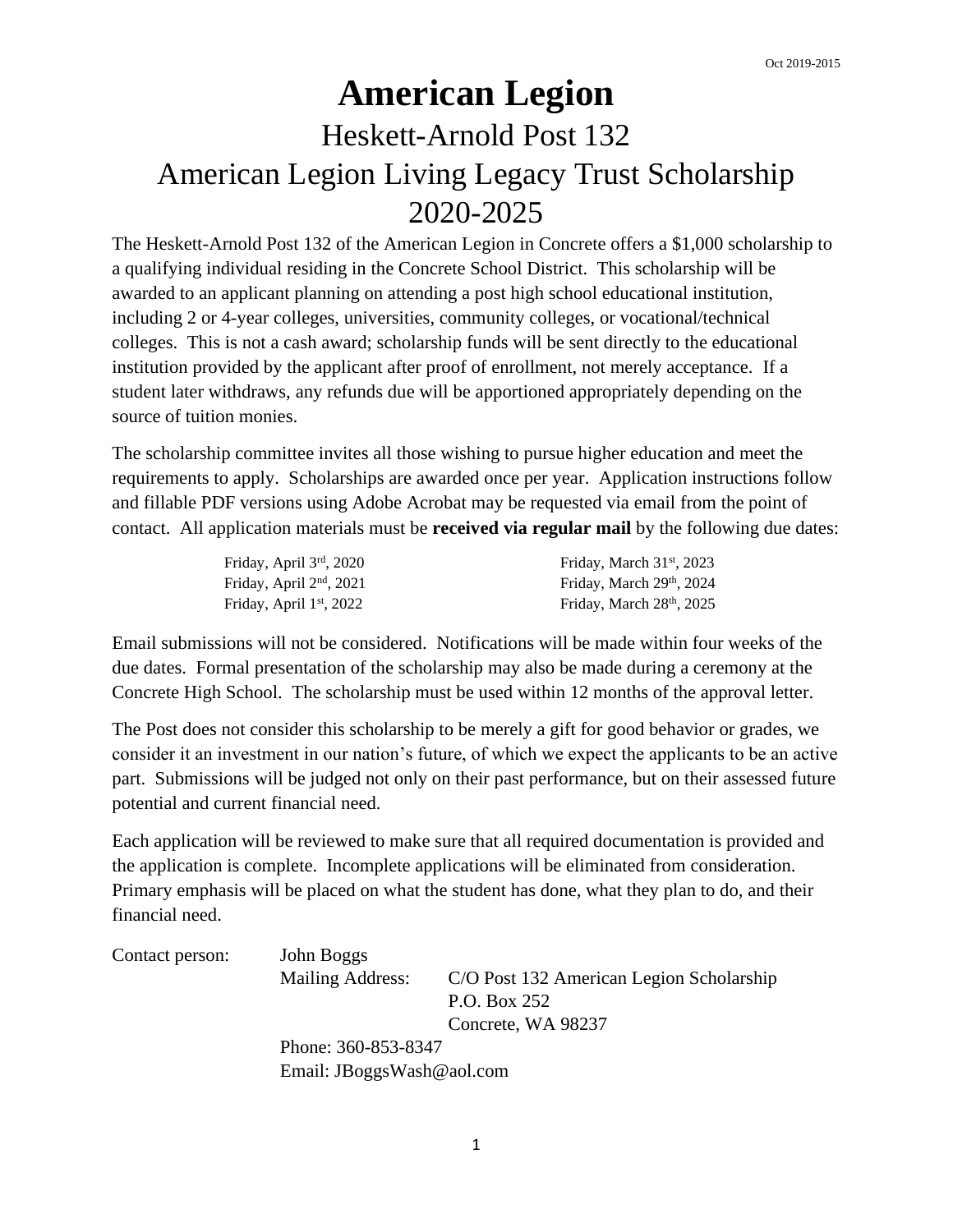# **Application – Requirements/Criteria**

- 1. Student must have graduated, or received an equivalency certificate, from high school within the past 12 months, or
- 2. Student must have been accepted at, or attending, a college, university, or vocational/technical college for an in-residence plan of study. Such school must be recognized as one qualified to receive Federal Student aid. For a listing of schools eligible, see www.fafsa.ed.gov.
- 3. Student must have been a resident of the Concrete School District for the previous 12 months. If not a student at Concrete High School, proof of residency is required and must be submitted.
- 4. Student must have an aggregate GPA of 2.5 or higher from high school for all coursework, plus the first semester of grade 12, or if already a student of a post high school educational institution, an aggregate GPA of 3.0 or higher for all course work. Students with equivalency certificates will be considered on a case-by-case basis.
- 5. Include a sealed, official copy of the student's high school (and college if applicable) transcript(s) through the  $1<sup>st</sup>$  Semester. Also include a copy of any grades received for the 3rd Quarter.
- 6. Include copies of SAT or ACT test results.
- 7. United States citizenship is not a requirement for this scholarship. There are many foreign nationals who proudly serve our nation in its armed forces. The demonstration of the characteristics of a good citizen, however are required.
- 8. Ensure your name is included on each page, including continuation pages. Identify by number the question being responded to.
- 9. Every question and every blank must be answered. If a question is not applicable, enter "not applicable" or "n/a." If you don't know the answer to a question, enter "Unknown" and explain on a continuation page why it is you don't know.
- 10.Submission must be printed using a word processor and use continuation sheets where appropriate or necessary. We strongly suggest you obtain a digital application form in .PDF format from the counselor or listed point-of-contact and use Adobe Acrobat's fill-and-sign option to fill in the blanks. Handwritten signatures are required. Submit a printed copy to the address listed on the cover page.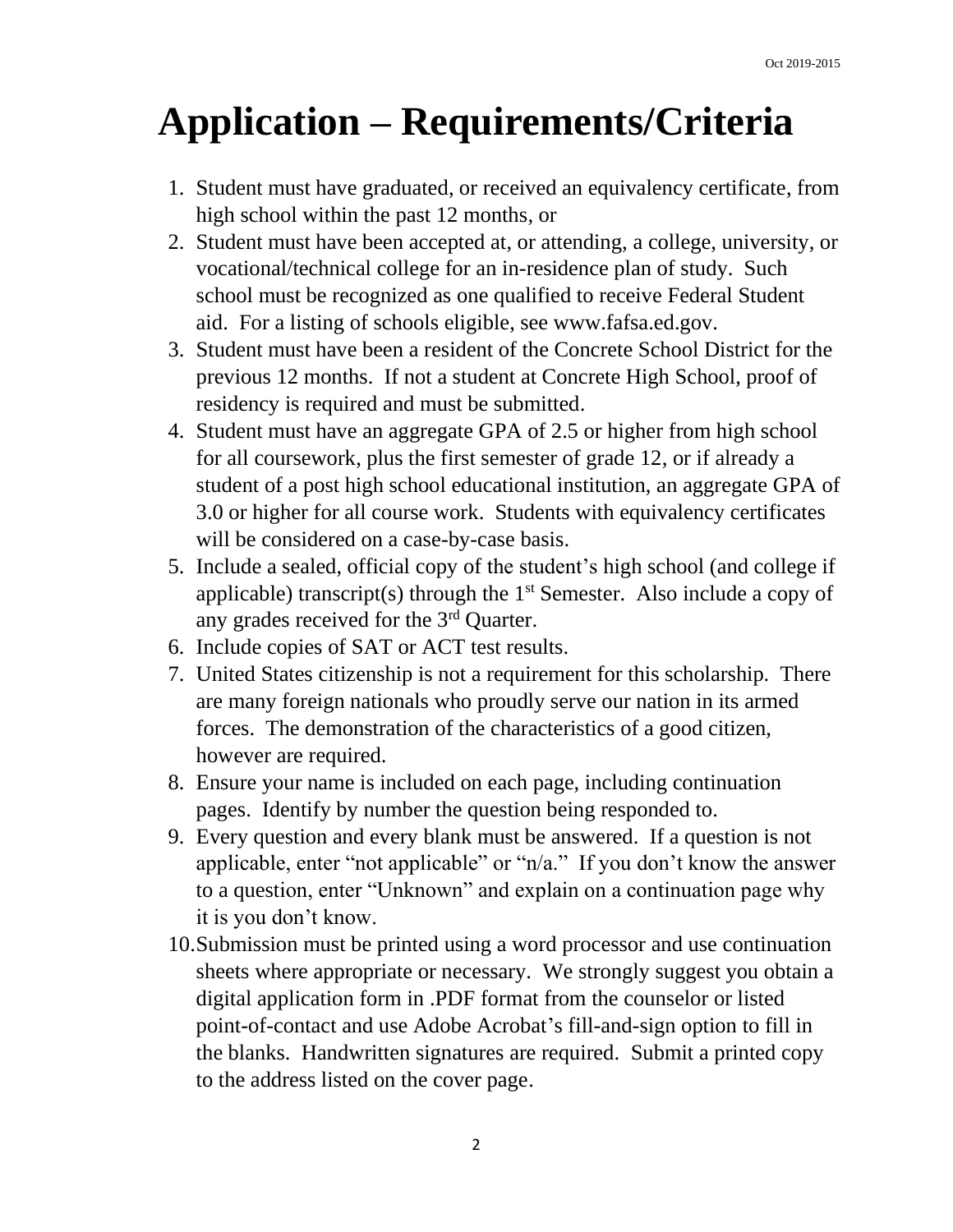#### **A. Personal Student Information**

|                                                                                                                           | 1b. Middle Initial: _____    |  |
|---------------------------------------------------------------------------------------------------------------------------|------------------------------|--|
|                                                                                                                           |                              |  |
|                                                                                                                           |                              |  |
|                                                                                                                           |                              |  |
|                                                                                                                           |                              |  |
|                                                                                                                           |                              |  |
| 5. Resident of Concrete School District: (Yes or No) Attach proof of residency, if<br>required by instructions on page 2. |                              |  |
|                                                                                                                           | <b>B. Educational Status</b> |  |
| 1a. Aggregate GPA: ______ (Attach copy of transcript(s) here.)                                                            |                              |  |
| 1b. Attach copy of $3rd$ Quarter grades here.                                                                             |                              |  |
|                                                                                                                           |                              |  |
| 3a. Class Ranking: _________________ out of a class of: 3b. ____________________                                          |                              |  |
| 4. Copy of SAT / ACT Test results: (Attach here)                                                                          |                              |  |
|                                                                                                                           |                              |  |
|                                                                                                                           |                              |  |

Student's Name: \_\_\_\_\_\_\_\_\_\_\_\_\_\_\_\_\_\_\_\_\_\_\_\_\_\_\_\_\_\_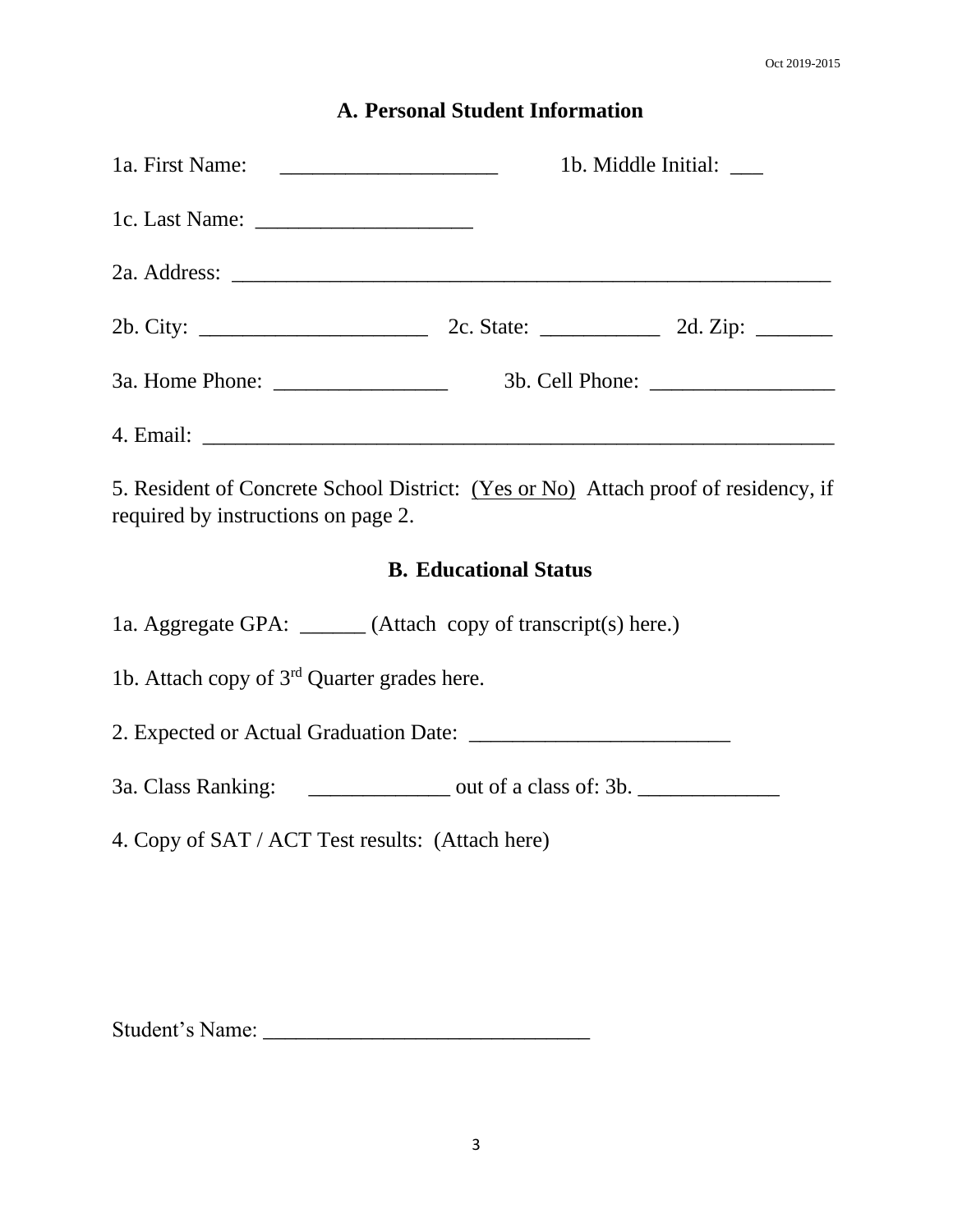#### **C. Student Activities/Involvement**

Use Section C-1 for sports-related, and Section C-2 for non-sports related activities and specifically address your fulfillment of your responsibilities as member of the community, work ethic, leadership, and involvement in school and community activities and organizations, as well as family responsibilities. Identify the dates and stress the roles and responsibilities exhibited. The content is important, but can be simple bullet statements to address each activity.

1a., 1b., etc. (Expand or use continuation sheet, as required)

2a., 2b, etc. (Expand or use continuation sheet, as required)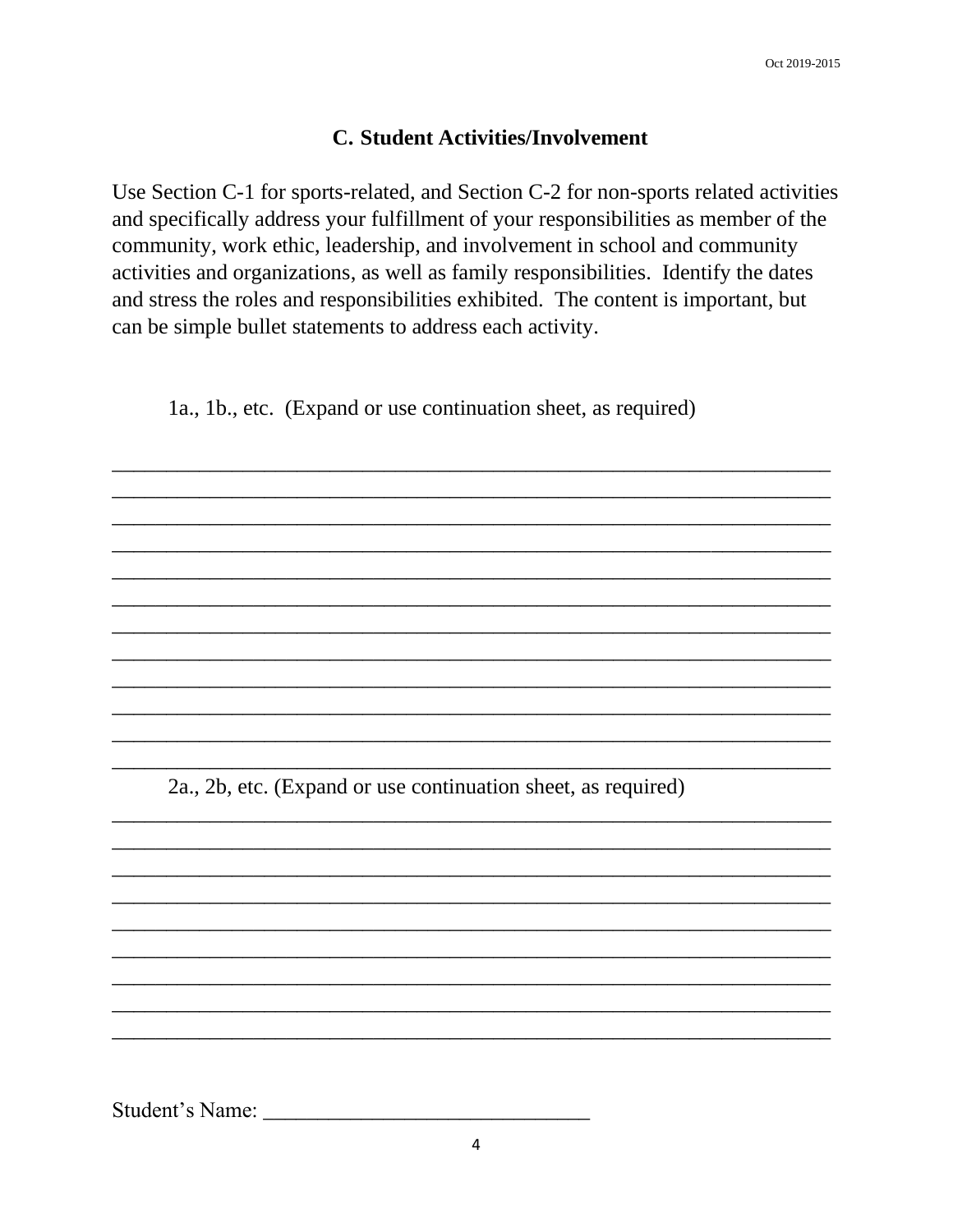#### **D. Scholastic Plans**

1a. What school do plan to attend?

1b. Have you been accepted? If so, include copy of letter of acceptance. \_\_\_\_\_

2. What course of study do you plan to pursue? \_\_\_\_\_\_\_\_\_\_\_\_\_\_\_\_\_\_\_\_\_\_\_\_\_\_\_\_\_\_\_\_\_\_

#### **E. Essays**

Grades and test scores are an important track record of your past accomplishments, but you are a lot more than that. The essay portion gives the scholarship committee a better understanding of who you are. Content is important, but so is the written quality, including spelling and grammar.

1. Required essay topic (500 words or less): What makes you a worthwhile investment?

2 and 3. Pick two essay topics from the list below and write essays of 500 words each or less. Essays exceeding the maximum word count will not be considered.

Topics:

- 1. What have you done to make the Upper Skagit Valley a better place to live?
- 2. What do you see as your responsibilities to the community?
- 3. Define you career goals and explain how your achievement of them will benefit the community.
- 4. What have you not done during your high school years that you now realize you should have?
- 5. What will you best be remembered for?

Include two letters of recommendation from teachers, coaches, community leaders, volunteer coordinators or ministers, who are not related to you.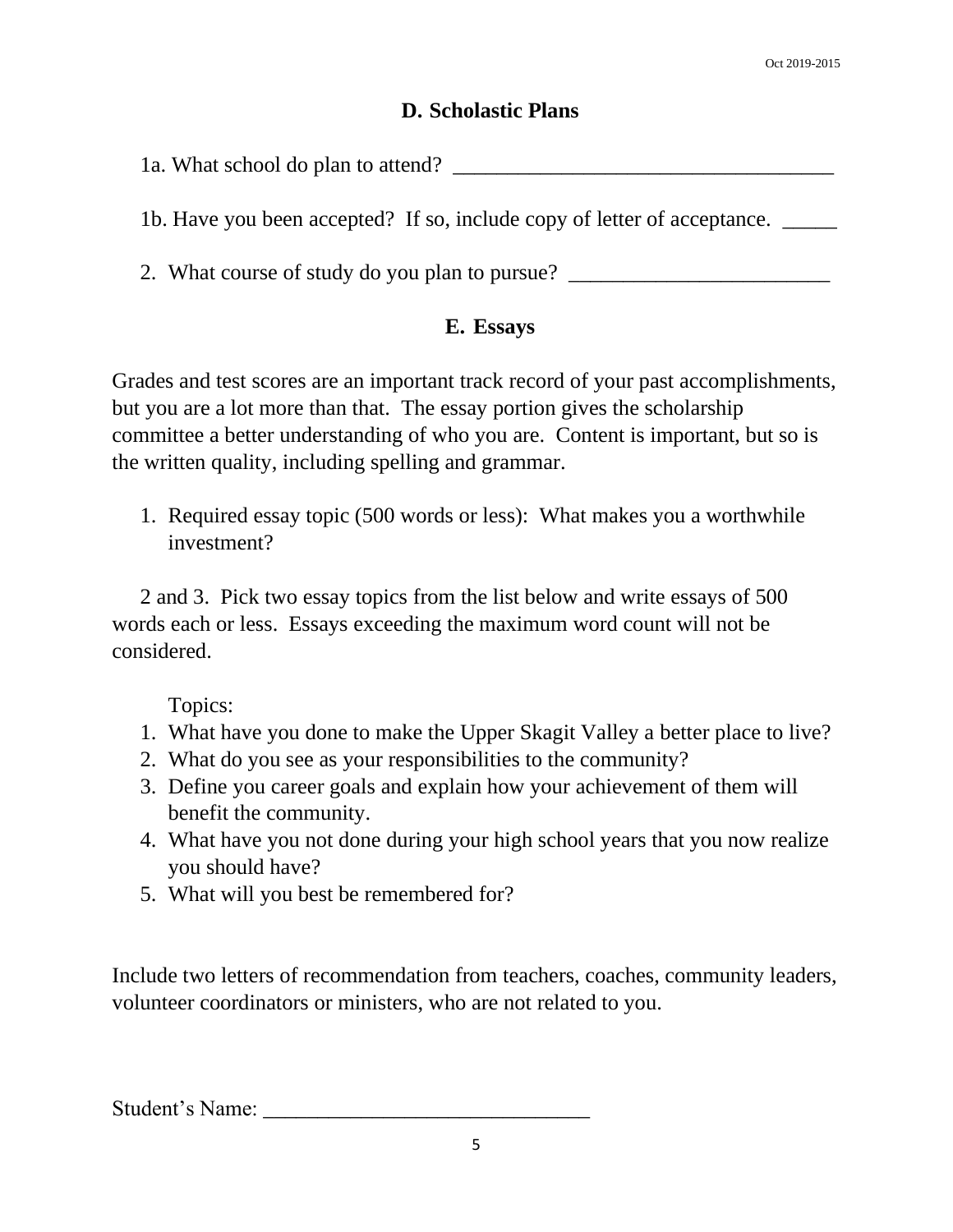#### **F. Student Financial Information**

While we understand the hesitancy to provide financial information, it is required because the award of this scholarship is based partially on financial need. Any and all information provided in the application will be protected and only the names of those awarded scholarships and the amounts will be released.

- 1. Student's Social Security Number: \_\_\_\_\_\_\_\_\_\_\_\_\_\_\_ (To ensure proper crediting of student's account at their chosen school.)
- 2. Student's Date of Birth:
- 3. Student's adjusted gross income from the previous vear: (From IRS Forms 1040 line 37, 1040A line 21, or 1040EZ line 4)
- 4a. Are you married? \_\_\_\_\_\_\_ 4b. Are you living with a spouse or partner? \_\_\_\_\_\_
- 5. Do you have any children that you are financially responsible for? Explain.
- 6. Are you currently working? \_\_\_\_\_\_\_\_
- 7. If so, full-time or part-time, where, and for how long, doing what?
- 8. Do you have any other past work experience?
- 9. Have you applied for FAFSA? \_\_\_\_\_\_ If yes, include copy and list any award:
- 10. Attach list of any and all other scholarships you have applied for and any results, if known.

#### **Estimate Your Resources and Expenses**

| <b>Resources</b>                    | <b>Expenses</b>                |
|-------------------------------------|--------------------------------|
| 9a. Employment                      | 9b. Other (specify)            |
| 10a. Social Security                | 10b. Tuition and Fees          |
| 11a. Welfare/A.F.D.C.               | 11b. Housing $&$ Food $\qquad$ |
| 12a. Savings                        | 12b. Books/Personal            |
| 13a. Other Scholarships/student aid | 13b. Miscellaneous             |
| 14a. Support from family            | 14b. Transportation            |
| 15a. Estimated total                | 15b. Estimated total           |
|                                     |                                |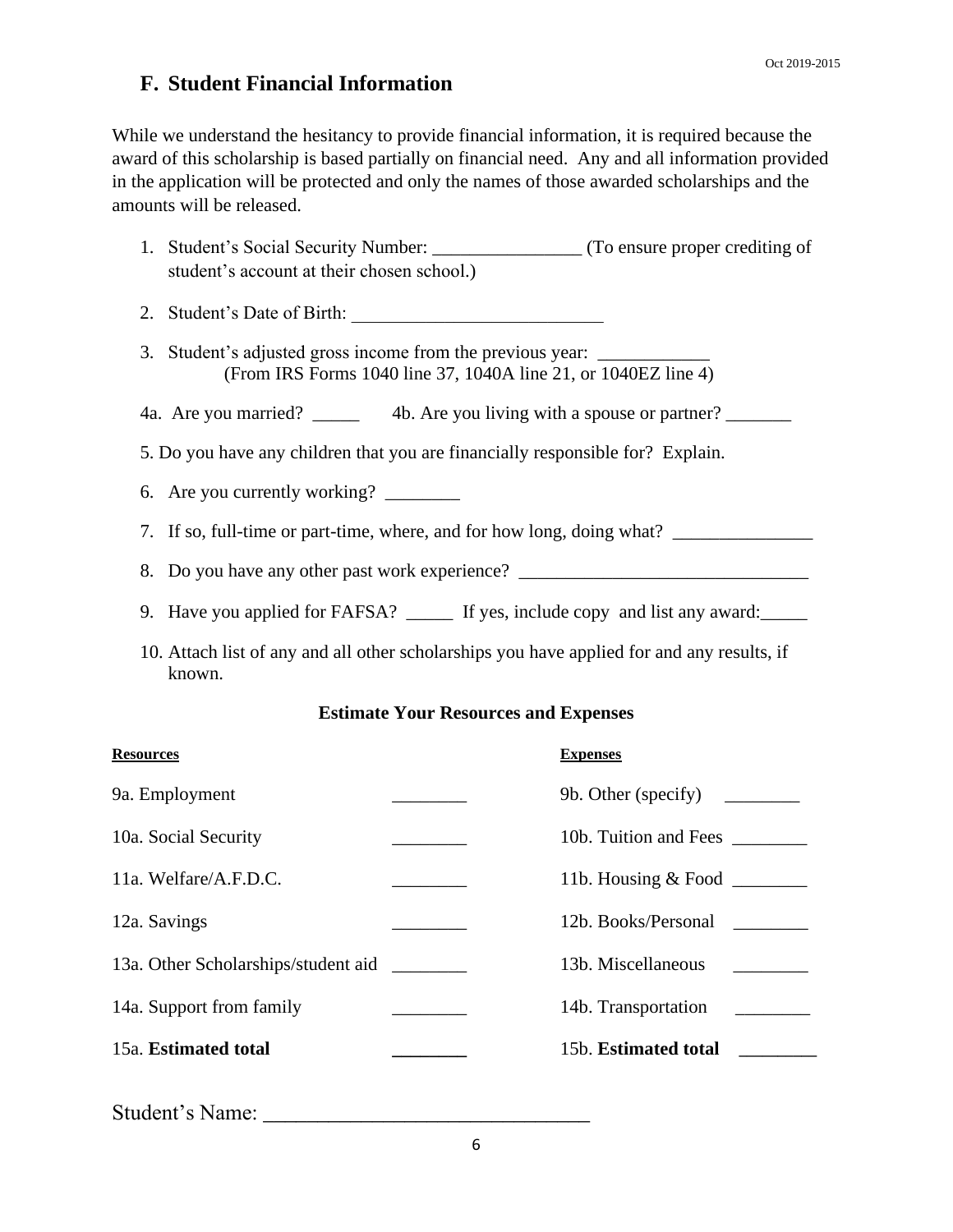### **G. Parent or Guardian Information**

| 3. Number of people supported in your household by your parents or guardian:                                                                                                                                                                                                             |  |  |
|------------------------------------------------------------------------------------------------------------------------------------------------------------------------------------------------------------------------------------------------------------------------------------------|--|--|
| 4. Did anyone in the household receive aid from: (yes or no)                                                                                                                                                                                                                             |  |  |
| Medicaid or Supplemental Security Income (SSI):<br>Supplemental Nutritional Assistance Program (SNAP)<br>Free or Reduced-Price School Lunch Program<br>Temporary Assistance for Needy Families (TANF)<br>Special Supplemental Nutrition Program for Women, Infants and<br>Children (WIC) |  |  |
| 5a. Highest level of school completed by parent #1 / guardian #1:                                                                                                                                                                                                                        |  |  |
| 5b. Highest level of school completed by parent# 2 / guardian #2: ______________                                                                                                                                                                                                         |  |  |
| 6a. Is your mother, father, or close relative a veteran?                                                                                                                                                                                                                                 |  |  |
| 6b. If so, who, how related, what service, and during what time period?                                                                                                                                                                                                                  |  |  |
| 7. What was the parents' / guardians' adjusted gross income for the previous year? (From IRS<br>Forms 1040 line 37, 1040A line 21, or 1040EZ line 4) ____________________________                                                                                                        |  |  |
| If you are a <b>parent or guardian</b> , by signing this application you certify that all the information<br>is complete and correct to the best of your knowledge and further authorize the scholarship<br>committee to verify any information provided.                                |  |  |
| 8a. Date signed by parent or guardian:<br><u> 1989 - Andrea Albert III, político establecente de la provincia de la provincia de la provincia de la provincia</u>                                                                                                                        |  |  |
|                                                                                                                                                                                                                                                                                          |  |  |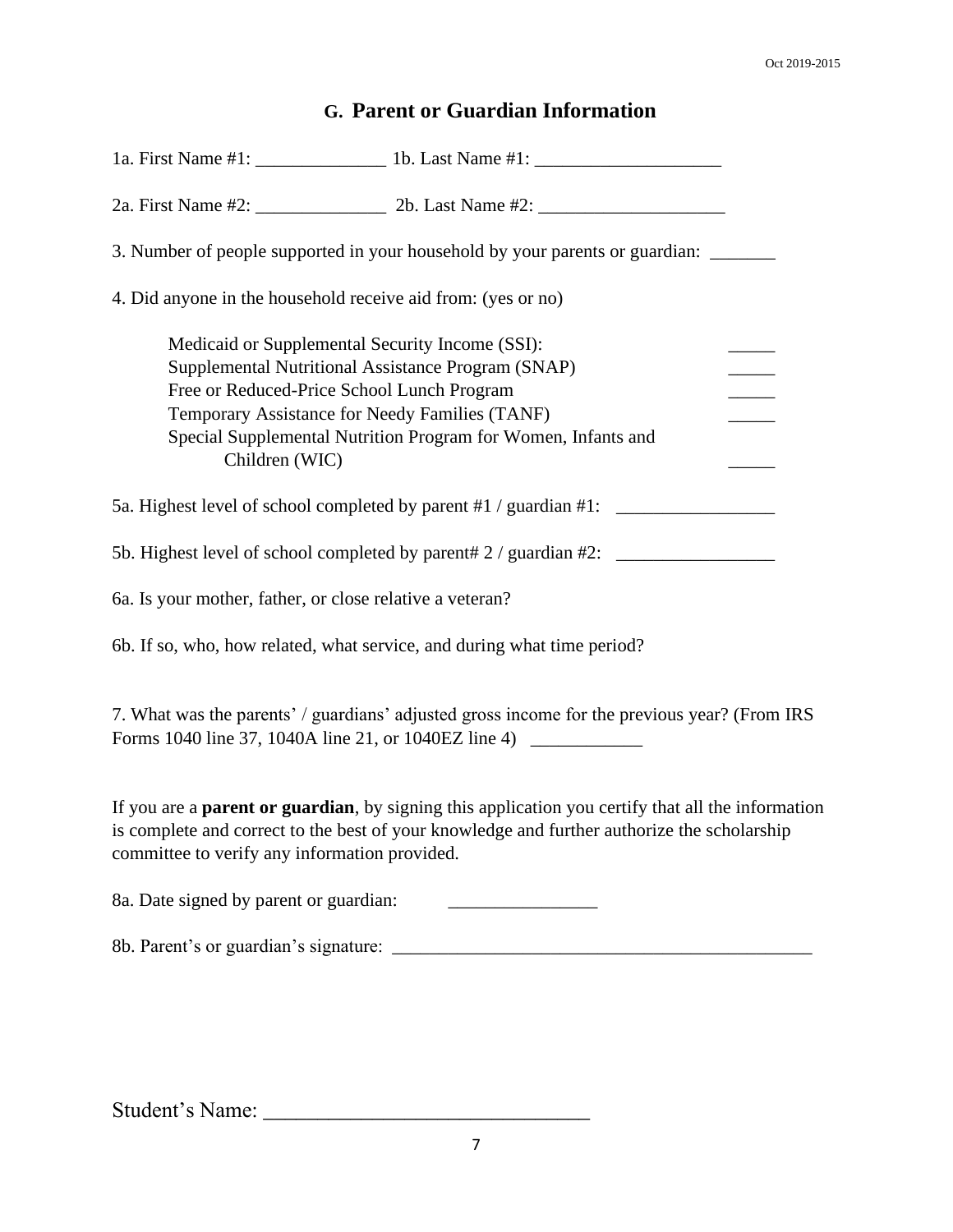If you are an **applicant**, by signing this application you certify that all the information is complete and correct to the best of your knowledge and further authorize the scholarship committee to verify any information provided.

9a. Date signed by student: \_\_\_\_\_\_\_\_\_\_\_\_\_\_\_\_

9b. Student's signature: \_\_\_\_\_\_\_\_\_\_\_\_\_\_\_\_\_\_\_\_\_\_\_\_\_\_\_\_\_\_\_\_\_\_\_\_\_\_\_\_\_\_\_\_\_\_\_\_\_